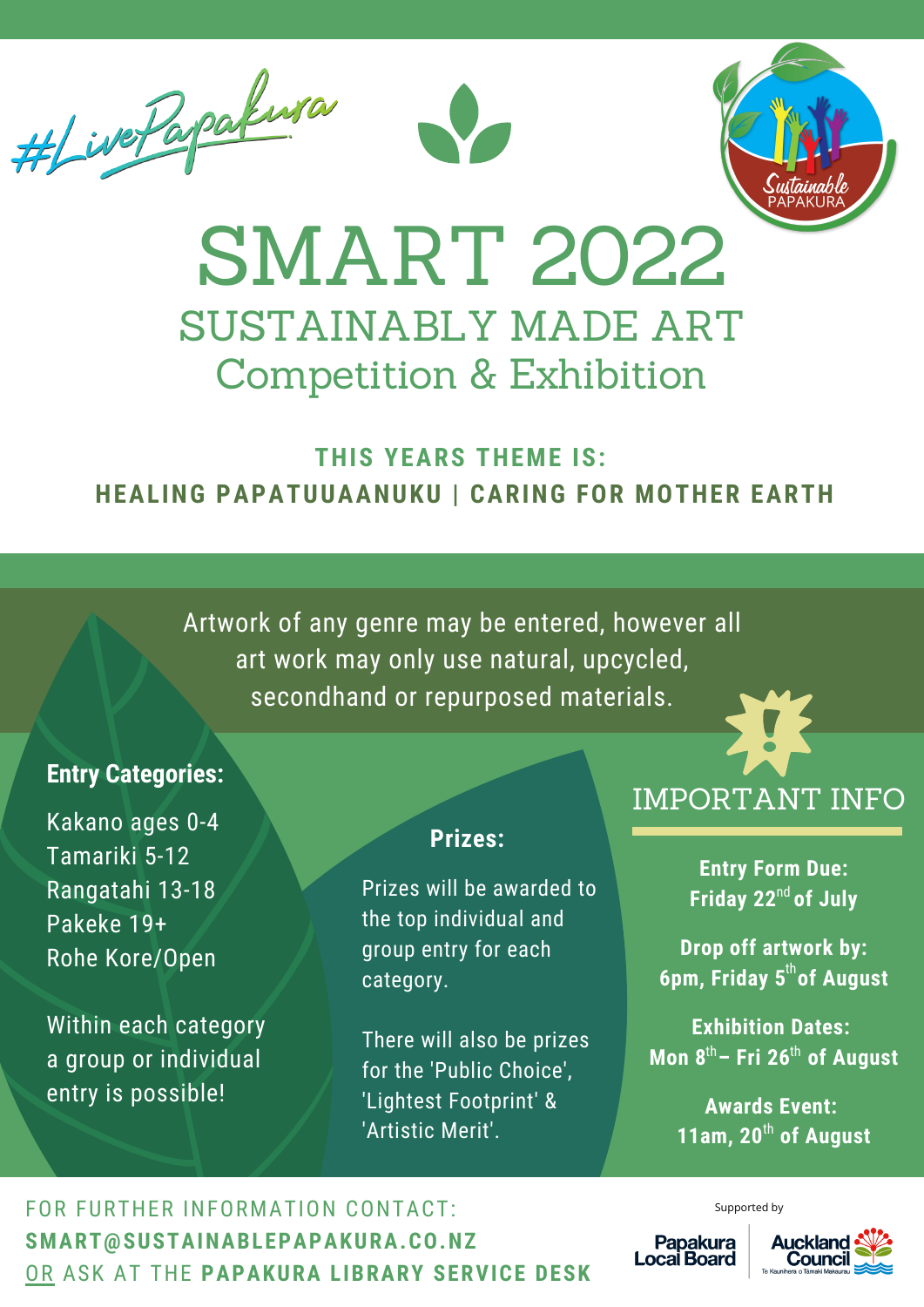|                                   | <b>SMART 2022</b>                                                                                                        | Please c<br><b>Deadline</b> |
|-----------------------------------|--------------------------------------------------------------------------------------------------------------------------|-----------------------------|
|                                   | ENTRY FORM                                                                                                               | smart@su                    |
|                                   | Artwork of any genre may be entered,<br>however all art work may only use natural,<br>upcycled, secondhand or repurposed | drop off<br>Hilla           |
|                                   | materials. Entrants must have a<br>connection to Papakura.                                                               | <b>Entry (</b>              |
|                                   |                                                                                                                          | Kakan                       |
| Age:                              |                                                                                                                          | Tamar                       |
| Email:                            |                                                                                                                          | Ranga                       |
|                                   |                                                                                                                          | Pakek                       |
|                                   | Organisation: Manual Companisation                                                                                       | Rohe I                      |
| (if applicable)                   |                                                                                                                          | <b>Entry</b> 1              |
| <b>Connection to</b><br>Papakura: |                                                                                                                          | <b>Individ</b>              |

### Please complete this entry form **Deadline Friday 22<sup>nd</sup> of July 2022**

email it to: istainablepapapkura.co.nz or to Papakura Sir Edmund ary Library by 6.30pm

## **Entry Category (ages):**

| Kakano 0-4                     |  |  |  |
|--------------------------------|--|--|--|
| Tamariki 5-12                  |  |  |  |
| Rangatahi 13-18                |  |  |  |
| Pakeke 19+                     |  |  |  |
| <b>Rohe Kore/Open</b>          |  |  |  |
| <b>Entry Type:</b>             |  |  |  |
| Individual $\Box$ Group $\Box$ |  |  |  |

## **ARTWORK INFORMATION:**

| Title:                       |              |   |  |  |
|------------------------------|--------------|---|--|--|
| <b>Approx Dimensions:</b>    |              |   |  |  |
| Display Method: Sit on table |              | H |  |  |
|                              | Lean on wall |   |  |  |

Freestanding  $\quad \Box$ 



for public display and easily moved by a maximum of 2 people.

| <b>NEXT STEPS: • Finish your artwork</b> | Think sustainable!                                              |
|------------------------------------------|-----------------------------------------------------------------|
| • Fill in the artwork info sheet         | With your artist statement                                      |
| • Drop off your artwork + info           | By 6pm, Friday 5 <sup>th</sup> of August<br>to Papakura Library |